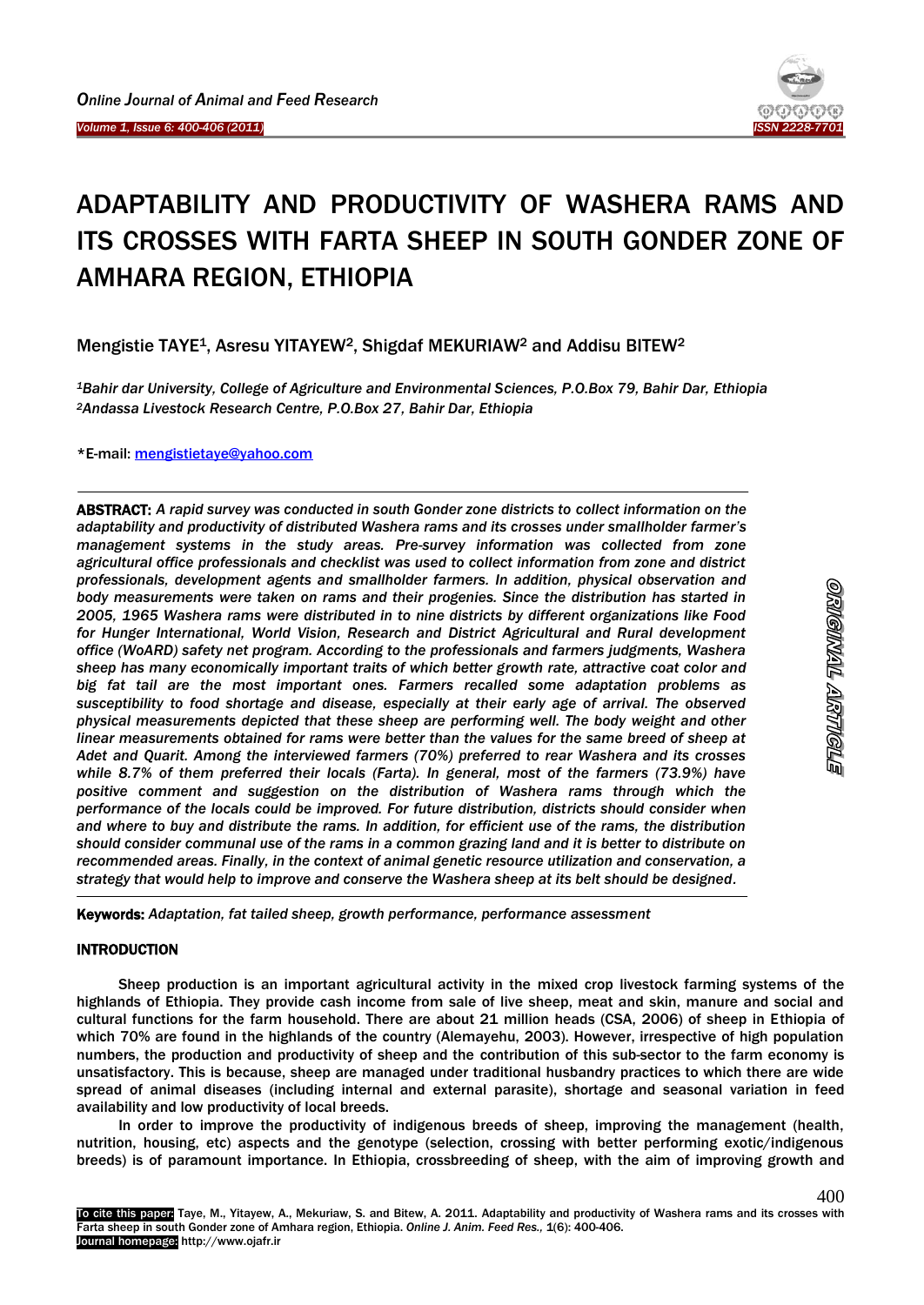wool of indigenous sheep, has been started in 1944 when the Merino breed was imported from Italy. Since then different exotic breeds (more than five) were introduced in to the highlands of the country (Tibbo, 2006; Beyene, 1989). Farmers in the highlands of Ethiopia, however, declined to accept the crossbreds due to their phenotypic unlikeness to the indigenous sheep. Consequently, due to assumed phenotypic similarity to the local sheep the Awassi breed was imported from Israel and still is in use in the cool highlands of central Ethiopia (Tibbo, 2006). However, due to different reasons, like the high cost and un-availability of Awassi x local crossbred rams to reach in to the farm households and bring an impact to the sector, the breeding program still has a limitation.

With regard to this, the Amhara national regional state bureau of agriculture and rural development has designed a strategy to distribute Washera sheep rams to different zones of the region where the local sheep are believed to be low performing (BoARD, 2004). The Washera sheep, found distributed in the western highlands of Amhara National regional state (E. Gojjam, W.Gojjam, Awi), is believed to be one of the promising sheep breeds of the country (Chipman, 2003; Mengistie, 2008). This breed of sheep is known by its fast growth, better reproductive performances and wide range of environmental adaptations as compared to other highland breeds of the region (Sisay, 2002). Accordingly, about 2000 Washera rams were purchased from the Washera area markets and distributed in to the traditional production systems of the south Gonder zone districts by different actors. And, therefore, this rapid survey was designed to assess the adaptability and performance of Washera rams and its crosses with Farta sheep in the south Gonder zone districts.

# MATERIALS AND METHODS

## Study area

The study was conducted in the eight districts of south Gonder zone during February 2009 in areas where Washera rams were distributed by different governmental and non-governmental organizations. The study area has an altitude range of 1300-4135 m a.s.l, mean range temperature of 9-19  $C<sup>o</sup>$  and mean range annual RF of 600-1100 mm (BoARD, 2004).

## Data collection and analysis

Pre-survey information about districts where Washera rams have been distributed was obtained from the south Gonder Zone Bureau of Agriculture and Rural Development office. Within each district, sample peasant associations (PAs) were selected in consultation with district level extension staff (where the distribution is?) and based on road accessibility. However, due to lack of information about the exact time of distribution and for whom the rams were distributed, only flocks with Washera rams either intact or castrate and the neighbors who had Washera rams (as hear-say) were visited. Flocks/farms were identified and visited together with development agents from each PA. Information on adaptability and productivity of the rams was collected from 38 farm flocks of 13 PAs. Name of districts and PAs, and number of farms/flocks included in the study are shown in Table 1.

| Table 1 - List of districts and PAs, and number of farms/flocks included in the survey |                      |                  |                  |  |  |  |
|----------------------------------------------------------------------------------------|----------------------|------------------|------------------|--|--|--|
| <b>District</b>                                                                        | <b>PAs</b>           | No. farms/flocks | No. Washera rams |  |  |  |
| Dera                                                                                   | Emashenkoro          | $\mathbf{2}$     |                  |  |  |  |
| Fogera                                                                                 | Alember              | 2                |                  |  |  |  |
|                                                                                        | Shamu                | 5                | 5                |  |  |  |
| Libokemkem                                                                             | kebele12             |                  |                  |  |  |  |
| <b>Ebinat</b>                                                                          | Debreabajale         | 4                | 4                |  |  |  |
|                                                                                        | Ata                  | 2                |                  |  |  |  |
| Farta                                                                                  | Awzet                | 6                | 6                |  |  |  |
| L/Gaint                                                                                | Damot                | 3                | 3                |  |  |  |
|                                                                                        | Kebele 12            | 2                |                  |  |  |  |
| T/Gaint                                                                                | Kebele 2             | 2                | $\overline{2}$   |  |  |  |
|                                                                                        | Kotmender            | 2                | 2                |  |  |  |
| Simada                                                                                 | Kebele <sub>15</sub> | 6                | 6                |  |  |  |
|                                                                                        | Kebele 12            |                  |                  |  |  |  |
| Total                                                                                  | 13                   | 38               | 32               |  |  |  |

A Checklist focusing on the history of Washera ram distribution (number distributed, date of distribution, current inventory of the distributed rams and responsible bodies for the distribution) and performances of the distributed rams was used to collect information from zone/district/PA expertise and from farmers. Individual ram examination and progeny performance assessment was undertaken. Age was estimated by dentition for rams and by asking the owners on recall bases for the progenies. Weight - the live weight of an animal; was taken using the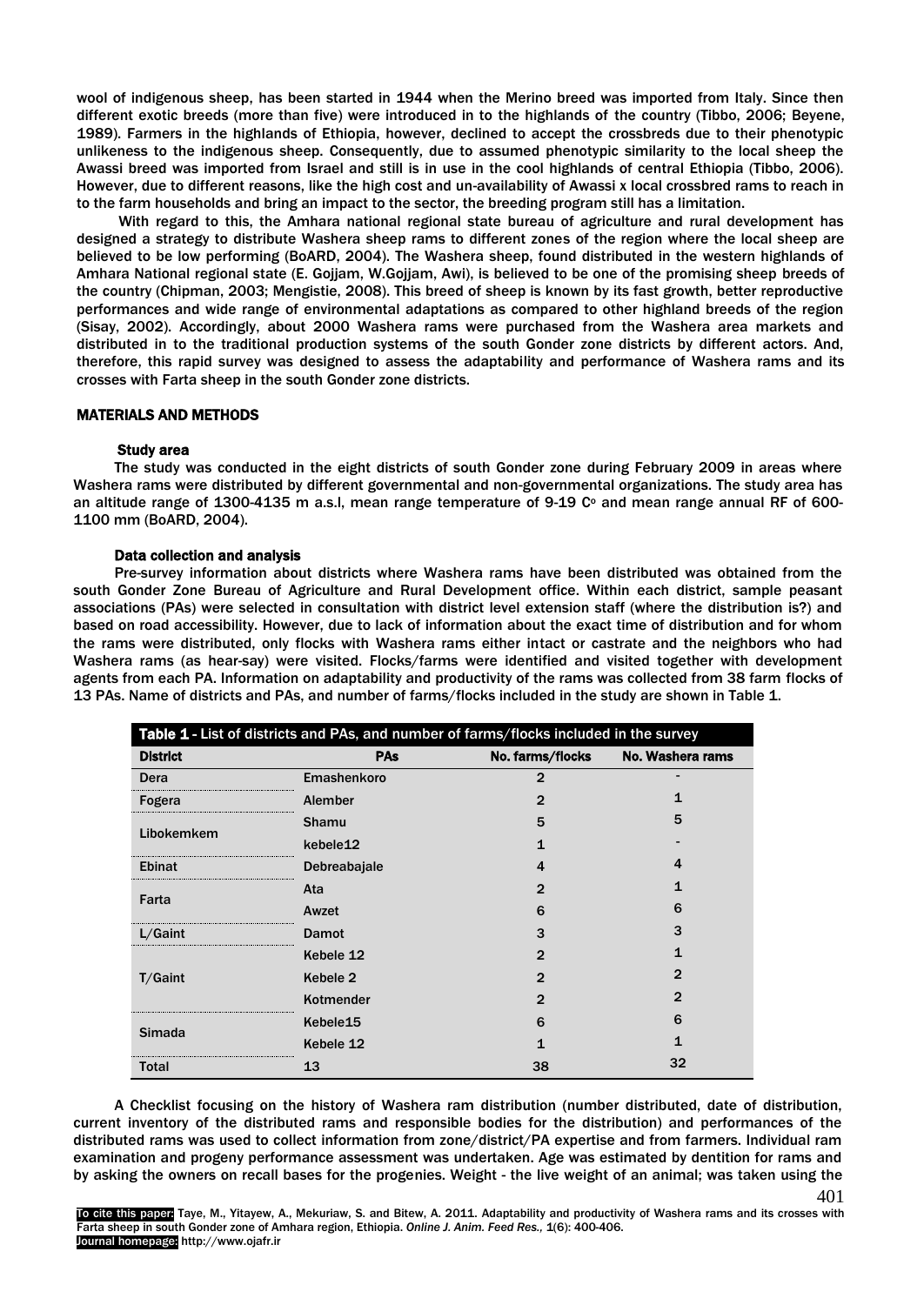Salter scale (50 kg capacity with 200 gram precision). Other body measurements (heart girth, wither height, body length and scrotal circumference) were taken using flexible metal tape (3 meter length) to the nearest 0.5 cm after restraining and holding the animals in an unforced position. Body condition was scored 1-5 (1 for the worst and 5 for the best). The reference points for linear measurements taken were according to Sisay (2002). Heart girth - the circumference of the chest posterior to the forelegs at right angles to the body axis; Wither height - the highest point measured as the vertical distance from the top of the shoulder to the ground (bottom of forelegs); Body length horizontal length from the point of shoulder to the pin bone. The data collected from the field was managed and analyzed using statistical package for social sciences (SPSS, 2006).

## RESULTS AND DISCUSSION

The influence of the dietary protein level on feed intake, weight gain and feed efficiency is shown in Table 2. Feed intake increased with increasing protein levels of 16% and 18 % crude protein respectively. These results are in agreement with Kingori et al. (2003) who reported increased feed intake as protein was increased. In this study there was a general increase in body weight throughout the growing stage. Adeyemo et al. (2006) reported increased live body weight of guinea fowls fed different levels of crude protein. There was significant difference (P<0.05) in feed intake between the three treatments. This might be due to the differences in percentage crude protein content. This could also have been influenced by some ingredients in the diets to compel the birds to eat more to meet their body protein requirements. The weight gain increased significantly (P<0.05) between the treatments. Adeyemo et al. (2006) also reported significant difference of weight gain between birds fed 14 and 16% CP. Growth in animals is influence by genotype of birds, nutrition, hormones, tissue specific regulatory factors and other aspects of the bird's environment (Carlson, 1969). When birds consume below their protein requirement they do not improve protein utilization. The study showed that feed efficiency improved as protein was increased between 14, 16 and 18% crude protein (Table 2). Although slower growing than broiler chickens they are reported to out-perform replacement layer pullets in feed conversion efficiency (Olomu, 1983).

# Ram distribution

Distribution of Washera rams in the districts of south Gonder zones were started since 2005. Since then, 1965 rams were distributed in to nine districts of the zone. From the visited 38 flocks, 18, 12, 4, 4 were provided for the farmers during the year 2008, 2007, 2006 and 2005 respectively. It was not possible to get data on the current inventory of the distributed rams due to lack of information (district/PA expertise lack follow up). Therefore, the indicated figures could not indicate the representative status of the distributed rams as died, sold, and in service. Different organizations like Food for Hunger International (FHI), World Vision (WV), Andassa livestock research center (ALRC) and district office of agriculture and rural development safety net program were participated in the distribution.

#### Performance assessment

*Performance assessment by zone/district/PA expertise:* According to the expertise from zone/district/PAs, Washera rams have better growth performance; they grow fast, they gain better when fed well. However, its reproductive performance is similar as compared to the local one. Washera rams are preferred by the producers and local markets due its attractive coat color and big fat tail character. Due to this all the districts where the survey was undertaken had planned to scale-up the distribution of Washera rams in the following budget years.

*Performance assessment by farmers:* Adaptation and productivity of Washera rams and its crosses with the local breed was assessed in a set out check list. As the result indicates (Table 2), from the total interviewed farmers (n=23), 78.3% and 74% responded that Washera rams and their crosses with Farta ewes have a characteristic of fast growth and better body conformation than the locals, respectively. Similarly, respondent farmers (34.8%) reveal interest on the colors of Washera rams and its cross with the local breed. Its color was plain red (15.9%), plain white (14.77%), red and white with white or red on the head and/or tail/leg (63.63%) and black and white (3.4%).

However, 56.6% of respondent farmers pointed out that Washera rams were susceptible to dry season feed shortage prevailing in the area, which might be because, the area where they came from is a better cropping area and then have better crop aftermath and crop residue. In addition, their body size is larger than the local and need more feed. About 52.2% of interviewees mentioned health problems like coughing and diarrhea and even death during early arrival period. The rams were very young and transported long distances (more than 300 km - in asphalt and gravel road) with in two-three days which could be a stress and may cause health complexity.

About 22% of interviewed farmers responded that big fat tail was one of the merits of the Washera sheep considered and was transferred to the crosses as a positively changed trait (30.4%). Washera sheep is characterized by large body size and wide fat tail usually curved up ward tip (Mengistie et al., 2009).

From the total interviewed farmers, 26.1% mentioned that Washera rams and its crosses attributed an increased market value due to its better body conformation (size, color, tail). Sheep price is affected by animal characteristics such as weight, sex, age, condition, and color (Beneberu et al., 2006). According to Chipman (2003), Washera breed of sheep has been found to be a relatively fast growing breed under harsh circumstances with good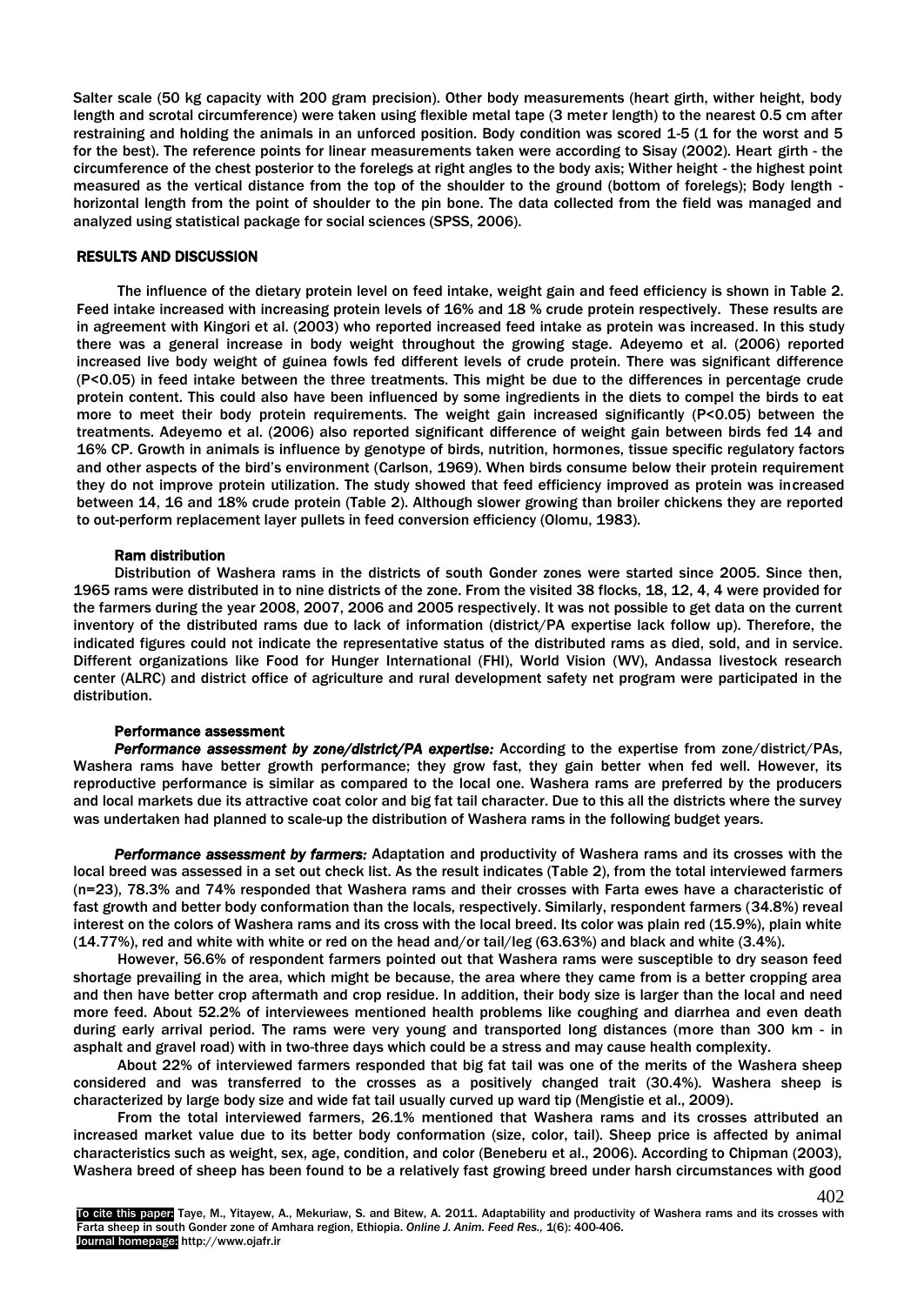potential to aid producers and the economy of Ethiopia. In spite of this, 13% of interviewed farmers mentioned that Washera rams could not tolerate the dry season temperature, feed shortage and disease as a demerit of the breed. So it is important to improve animal management and infrastructure related to health services. This adaptation problem was lowered (4.3%) on the crosses. The Lion share (34.8%) of demerits of Washera rams and its crosses with Farta sheep as compared to Farta sheep lied on the absence of horn on the rams. According to the respondents, absence of horn has impact on local market preference and during mating time since it cannot resist competent local rams with horn.

| Table 2 - Washera ram adaptation problems |    |            |        |  |  |  |
|-------------------------------------------|----|------------|--------|--|--|--|
| <b>Parameter for adaptation</b>           | N  | Yes $(\%)$ | No (%) |  |  |  |
| Adaptation for disease problems           | 23 | 63.2       | 36.8   |  |  |  |
| Adaptation for feed shortage              | 23 | 60.0       | 40.0   |  |  |  |
| Walking ups and downs problems            | 23 | 22.2       | 77.8   |  |  |  |
| <b>Adaptation for cold</b>                | 23 | 12.5       | 87.5   |  |  |  |

Even though farmers have their own Washera breeding rams, only 65% of them use controlled breeding with their Washera ram only while 30.4% of the farmers use random mating on the field. 52.2% of the rams of the respondent farmers serve the neighbors flocks from which 13% were controlled by bringing the ewes to the ram owner's house.

Due to their fast growth and high market values, 70% of the respondent farmers preferred to rear/keep Washera sheep and its crosses while 8.7% of them preferred locals. In general, most of the farmers (73.9%) have positive comment and suggestion on the distribution of Washera rams and local sheep breed improvement program.

| Table 3 - Merits and demerits of Washera rams and its crosses with the local as compared<br>to the local sheep breed |                                        |       |       |  |  |
|----------------------------------------------------------------------------------------------------------------------|----------------------------------------|-------|-------|--|--|
| <b>Parameters</b>                                                                                                    | <b>Sheep breed</b>                     |       |       |  |  |
|                                                                                                                      | N<br>Washera<br>Washera $\times$ local |       |       |  |  |
| <b>Merits</b>                                                                                                        | 23                                     |       |       |  |  |
| Fast growth & better body conformation                                                                               |                                        | 78.3% | 74.0% |  |  |
| Attractive color (Red and white)                                                                                     |                                        | 34.8% | 34.8% |  |  |
| Big fat tail                                                                                                         |                                        | 21.7% | 30.4% |  |  |
| High market value (better price, demand)                                                                             |                                        | 26.1% | 26.1% |  |  |
| <b>Demerit</b>                                                                                                       | 23                                     |       |       |  |  |
| Absence of horn                                                                                                      |                                        | 34.8% | 34.8% |  |  |
| Susceptible to drought, feed shortage & disease                                                                      |                                        | 13.0% | 4.3%  |  |  |
| N: number of observations                                                                                            |                                        |       |       |  |  |

## Flock size and composition

The average flock size obtained from the study was 9.17 (4.19) with a range of 4-18 sheep. A similar flock size was reported for Washera sheep (Chipman, 2003; Mengistie, 2008). However, it is lower than the 16.02 sheep/household in Gumuz sheep (Solomon, 2007), and 24 sheep/household in Lallo Mama Midir in the central highland of Ethiopia (Abebe, 1999).

Flock composition in terms of sex and age classes has been taken as an indicator of the management system that reflects to some degree the management objective, flock productivity and constraints on the system (Ibrahim, 1998). From the total flock, the higher proportion (47.87%) were mature ewes followed by lambs less than 6 month age (27.50%). This indicates that more ewes were kept for breeding. The result is inconsistent with other studies in the highlands of the region (Mengistie, 2008; CSA, 2006). The mean number of rams (1.29), both Washera and locals, was more than what is needed and violates the 1:20-25 ram to breeding ewes ratio in year round mating. The higher proportion of rams in the flocks could be due to farmers offered the Washera rams in addition to their local ram before selling or castrating them.

The higher proportion of rams decreases the efficiency of the rams since it makes them idle; and the farmers knowingly or unknowingly castrates the rams after some crosses get born. This is because the farmers think that the rams replaced their progeny.

| <b>Table 4 - Average flock size and composition of the surveyed flock</b> |    |            |       |                    |  |  |
|---------------------------------------------------------------------------|----|------------|-------|--------------------|--|--|
| <b>Classification variable</b>                                            |    | Mean       | Range | <b>Composition</b> |  |  |
| <b>Flock sizes</b>                                                        | 23 | 9.17(4.19) | 4-18  | 100.00             |  |  |

To cite this paper: Taye, M., Yitayew, A., Mekuriaw, S. and Bitew, A. 2011. Adaptability and productivity of Washera rams and its crosses with Farta sheep in south Gonder zone of Amhara region, Ethiopia. *Online J. Anim. Feed Res.,* 1(6): 400-406. Journal homepage: http://www.ojafr.ir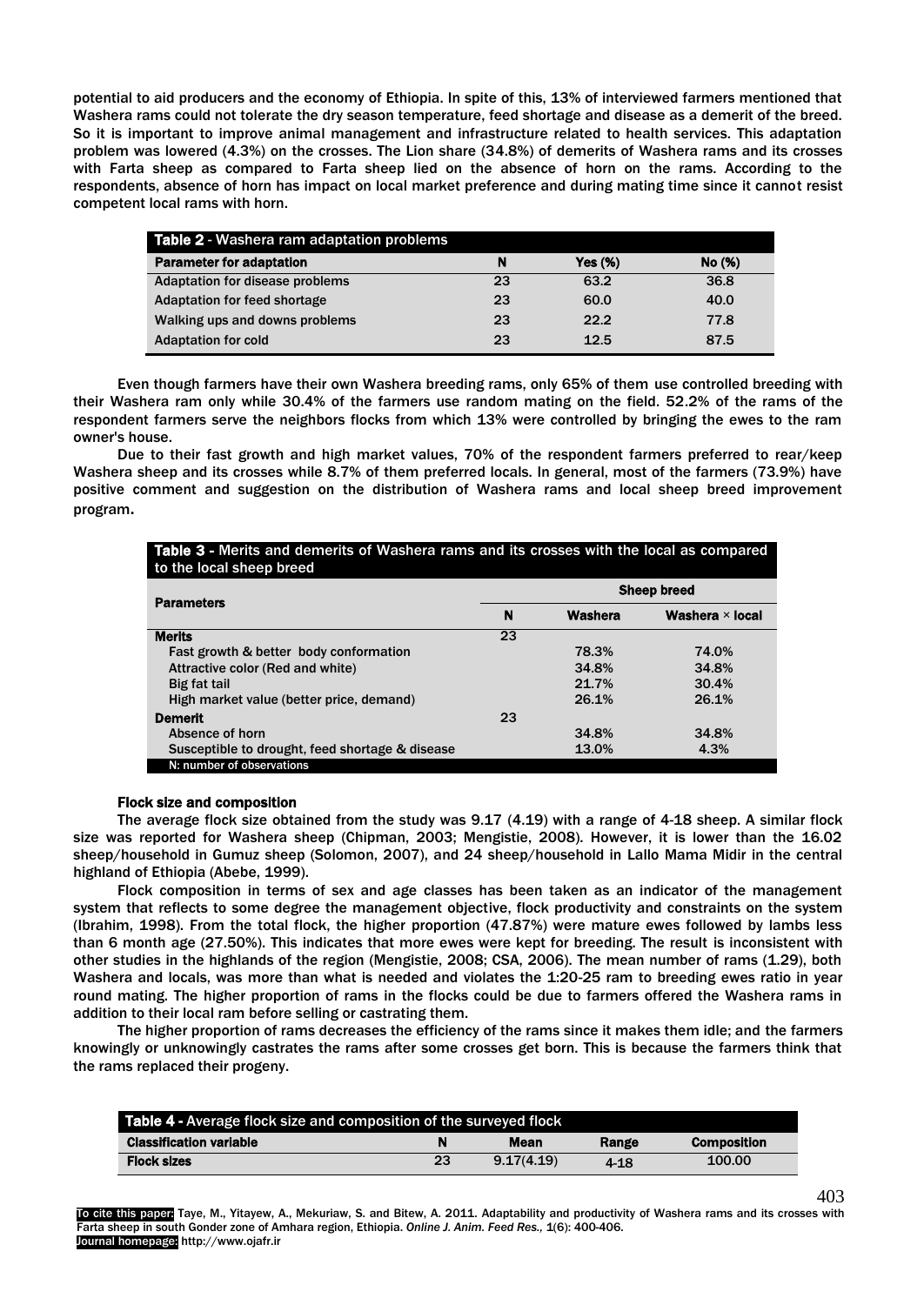| Number of mature ewes             | 4.39(1.92) | $2 - 10$ | 47.87 |
|-----------------------------------|------------|----------|-------|
| Number of mature rams             | 1.29(0.47) | $1-2$    | 10.40 |
| Number of ewe lambs (6-12 Months) | 2.22(1.09) | $1-4$    | 9.47  |
| Number of ram lambs (6-12 Months) | 1.71(1.49) | $1-5$    | 5.68  |
| Number of lambs (<6 Months)       | 2.90(1.65) | $1-5$    | 27.50 |

## Growth performances

The age of sheep was estimated based on dentition classes. From the total observed Washera rams (31), only two of them were with 3 permanent incisors (PPI) and most of the distributed rams (12, 9 and 8 ) were with 0 PPL,1 PPL and 2 PPL respectively. They were distributed to the farmers when they were very young (with milk teeth).

The overall mean body weight (kg) of Washera rams obtained in the current study was 39.63±1.66 (Table 5). There was a significant difference (P<0.01) between dentition classes, that rams with 3PPI were heaviest and those with 0PPI were lowest in weight than other dentition classes. The overall mean wither height obtained was 71.38±1.20 cm and was significantly affected by age category. Rams with 1 and 2PPI were higher. Heart girth (80.49±1.40 cm) also was significantly affected by age; older rams had larger heart girth than those with 0PPI.

Scrotal circumference, measured for intact rams as the circumference of the scrotum at the wider area, was 25.17±0.34 cm. This figure is within the range of values reported for Menz and Horro rams at one to two years of age (Tibbo et al., 2004). It was significantly affected by age of the ram; rams with 0PPI had smaller scrotal circumference than older ones. Scrotal size could differ between breeds and even within breeds; there was significant difference between age groups and circumference increased with age (Girma, 2008).

The performance figures obtained in the current study were by far better than the performance observed for the same breed of rams at Adet and Quarit districts which is the home land of the breed (Mengistie et al., 2009). This difference might be because; the rams in the current study were managed in a better way than those in Quarit and Adet. Thinking of the rams need extra care, because farmers think these rams are improved, farmers gave better attention for the distributed rams. The other thing is, the rams were idle; the rams did not give the intended service since the number of ewes were so small. In addition some farmers castrated and fed fattening diet to their rams to fatten them.

| <b>Classification</b><br>variable | N              | Weight (kg)                   | <b>Wither Height</b><br>(cm) | <b>Heart Girth</b><br>(cm) | <b>Body Length</b><br>(cm) | <b>Scrotal Circ.</b><br>(cm) | <b>Body Condition1</b>       |
|-----------------------------------|----------------|-------------------------------|------------------------------|----------------------------|----------------------------|------------------------------|------------------------------|
| Overall                           | 31             | $39.63 \pm 1.66$              | 71.38±1.20                   | $80.49 \pm 1.40$           | $62.84 \pm 1.34$           | $25.17 \pm 0.34$             | $4.02 \pm 0.24$              |
| Agro-ecology                      |                | <b>NS</b>                     | <b>NS</b>                    | <b>NS</b>                  | <b>NS</b>                  | <b>NS</b>                    | <b>NS</b>                    |
| Dega                              | 14             | 39.06±1.79                    | 71.68±1.27                   | $80.49 \pm 1.48$           | $63.56 \pm 1.49$           | 24.80±0.50                   | $4.18 + 0.26$                |
| $W$ /dega                         | 17             | $40.19 \pm 1.71$              | 71.09±1.48                   | $80.49 \pm 1.73$           | $62.11 \pm 1.73$           | $25.53 \pm 0.46$             | $3.86 + 0.31$                |
| Age category                      |                | $***$                         | $***$                        | $\star$                    | <b>NS</b>                  | $\star$                      | $\star$                      |
| 0 PPI                             | 9              | 29.10+3.14 <sup>d</sup>       | 71±50±2.00bc                 | 73.42+2.34 <sup>b</sup>    | $60.45 \pm 2.35$           | $23.00+0.52b$                | $3.13{\pm}0.46^{\rm b}$      |
| 1 PPI                             | 12             | 33.89±3.06c                   | 75.45±1.95 <sup>a</sup>      | 77.81±2.28 <sup>a</sup>    | $62.63 \pm 2.28$           | 25.30±0.60 <sup>a</sup>      | $3.61 \pm 0.44$ ab           |
| 2 PPI                             | 8              | $40.76 \pm 2.78$ <sup>b</sup> | 74.79±1.77ab                 | 82.36±2.07 <sup>a</sup>    | $63.13 \pm 2.07$           | 27.20±0.64 <sup>a</sup>      | $4.17 \pm 0.40^a$            |
| 3 PPI                             | $\overline{2}$ | 54.76±4.49 <sup>a</sup>       | 63.79±3.64c                  | 88.36±4.25 <sup>a</sup>    | $65.13 + 4.26$             |                              | $5.00 \pm 0.65$ <sup>a</sup> |
| <b>Breeding status</b>            |                | <b>NS</b>                     | <b>NS</b>                    | <b>NS</b>                  | <b>NS</b>                  |                              | <b>NS</b>                    |
| Castrate                          | 3              | 40.43                         | 73.30±2.64                   | 82.13±3.08                 | $63.99 \pm 3.09$           |                              | $3.69 + 0.59$                |
| Intact                            | 28             | 38.82                         | $69.45 \pm 1.32$             | 78.84±1.54                 | $61.68 + 1.55$             |                              | $4.35 \pm 0.27$              |

Among the 31 physically assessed rams 28 (87.5%) were intact and were giving service while only 3 (9.4%) were castrated. According to the farmer's judgment, 71.43%, 14.28% and 7.14% of the breeding rams had good, fair and poor libido performance, respectively. The difference in libido performance between the rams might be because, the rams were purchased with no any selection criteria (eg. libido test), even some were with poor testicle condition (small and of un-equal size). Libido could be different between rams of different age, health status; body condition and even up to 15% of the rams are homo-sexual and will not mate with ewes (Girma, 2008).

Even though, distribution of Washera rams has been started since 2005, the numbers of crossbred sheep observed in the field were very small. This might be because, since the crosses could fetch better price, they are sold out without considering for replacement stock and the farmers castrated the rams before they give the intended service. In addition, the flock size in the surveyed areas is small.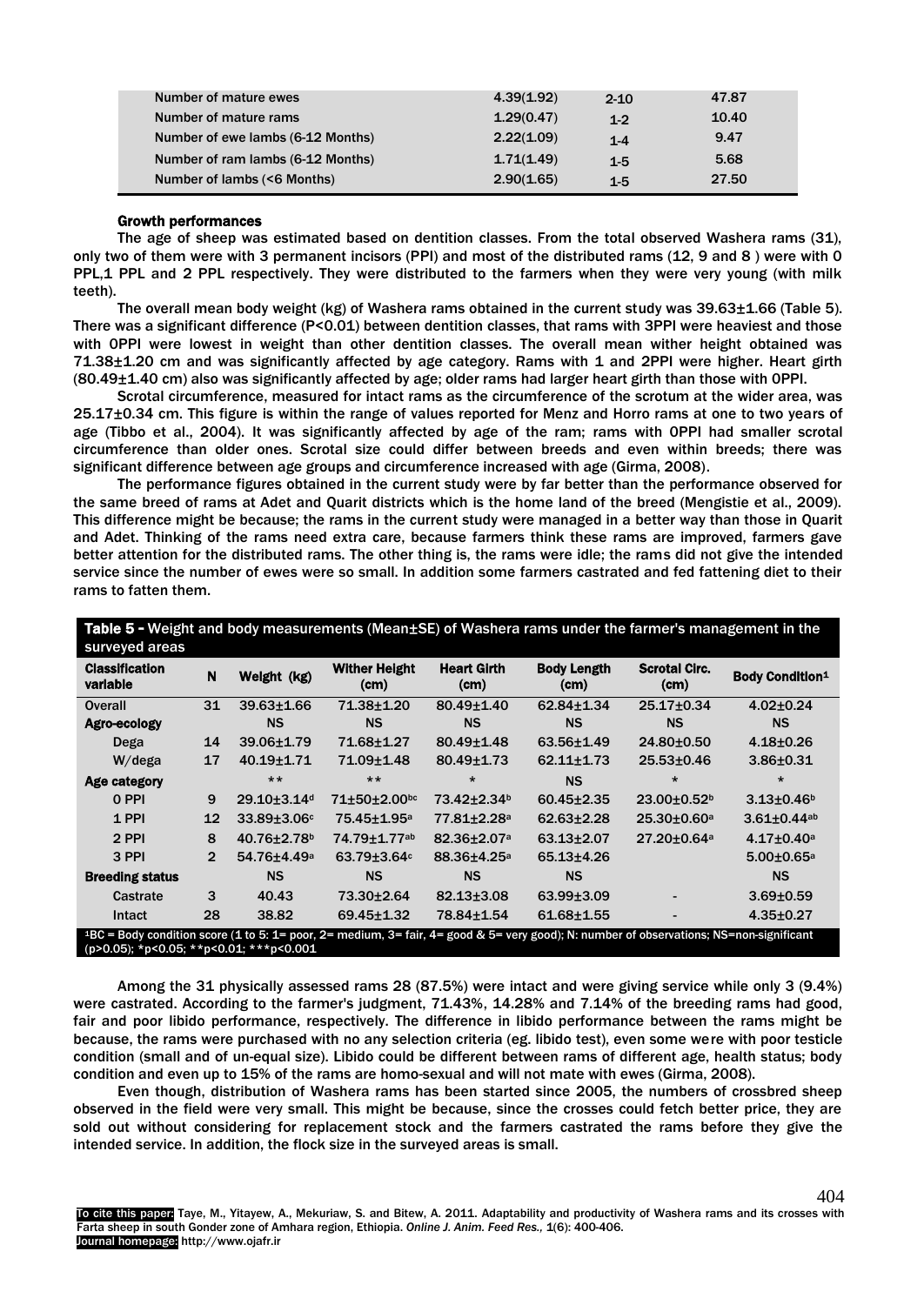The mean weight and body measurements of Washera  $\times$  Farta crossbred progenies are presented below (Table 8; Figure 1). The mean values obtained for different age groups in the present study were in comparison with the mean values of Washera sheep with comparable age groups (Mengistie et al., 2009) and were higher for Menz and Horro sheep (Tibbo et al., 2004).

| <b>Table 8 -</b> Mean (SD) of weight and body measurements of Washera x local progenies under the traditional<br>management in the surveyed areas |                |             |               |                    |                    |                        |
|---------------------------------------------------------------------------------------------------------------------------------------------------|----------------|-------------|---------------|--------------------|--------------------|------------------------|
| <b>Classification variable</b>                                                                                                                    | N              | Weight      | <b>Height</b> | <b>Heart Girth</b> | <b>Body Length</b> | <b>Body Condition1</b> |
| Age                                                                                                                                               |                |             |               |                    |                    |                        |
| 2-3 months                                                                                                                                        | $\overline{2}$ | 12.20(3.11) | 50.50(6.36)   | 49.50(10.61)       | 45.00(4.24)        | 2.50(0.71)             |
| 4-5 months                                                                                                                                        | 19             | 15.14(2.17) | 57.68(2.63    | 58.00(3.32)        | 48.78(2.99)        | 3.00(0.47)             |
| 6-7 months                                                                                                                                        | 11             | 20.63(3.45) | 60.91(5.43)   | 64.54(4.67)        | 53.63(2.36)        | 3.27(0.47)             |
| 8-9 months                                                                                                                                        | 4              | 22.37(5.34) | 63.75(6.95)   | 67.00(2.94)        | 55.25(5.12)        | 3.33(0.57)             |
| 12-16 months                                                                                                                                      | 23             | 20.81(7.32) | 61.60(6.79)   | 63.71(7.77)        | 53.35(6.82)        | 3.04(0.64)             |
| <b>Sex</b>                                                                                                                                        |                |             |               |                    |                    |                        |
| Female                                                                                                                                            | 22             | 19.42(6.37) | 59.00(6.04)   | 61.91(6.99)        | 52.14(5.83)        | 3.04(0.50)             |
| <b>Male</b>                                                                                                                                       | 37             | 18.31(5.54) | 60.59(5.86)   | 61.73(6.93)        | 51.61(5.39)        | 3.08(0.59)             |
| ${}^{1}BC = Body$ condition score (1 to 5); N: number of observations                                                                             |                |             |               |                    |                    |                        |



**Figure 1.** Growth of Washera  $\times$  Farta crossbred sheep

## **CONCLUSIONS**

The results obtained indicated that Washera breed of sheep is adaptive and productive in areas of south Gonder zones. To increase the reproductive performance of the rams, Washera rams should be bought with careful assessment including where and when to buy. Purchase should consider some criteria like age, conformation and condition. In order to make the distribution successful, a strategy that could make use the rams in a communal way should be designed. Rams could be offered for farmers with in a common grazing land by adjusting the number of breeding ewes and rams. Farmers in the targeted distribution area should be organized into village level community sheep improvement program involving integrated genetic and management improvement to increase sheep productivity. Training of farmers about breeding and management of sheep is needed. In addition, the distribution should be takes place on the recommended area that is suitable for adoption and diffusion of the technology. From the point of conserving and utilizing the animal genetic resources, a strategy to improve and conserve the Washera sheep from its belt needs to be designed.

# ACKNOWLEDGEMENT

The field research was fully financed by the Andassa Livestock Research Center. The Authors need to thank the south Gonder zone, Farta and Lai-gaint districts Agriculture and Rural Development Office and the smallholder farmers for their invaluable information and allowing their animals to work up on.

# REFERENCES